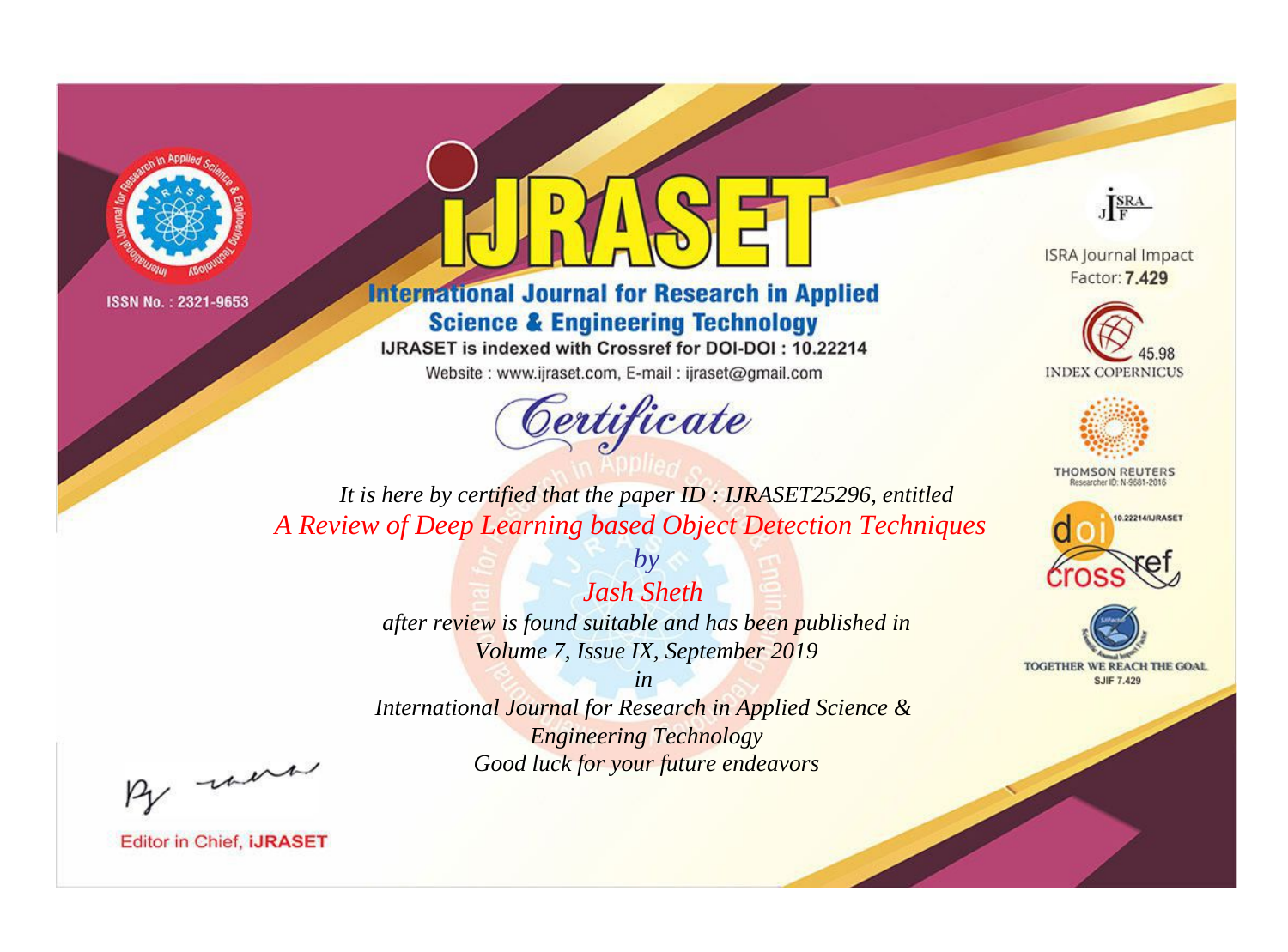



**International Journal for Research in Applied Science & Engineering Technology** 

IJRASET is indexed with Crossref for DOI-DOI: 10.22214

Website: www.ijraset.com, E-mail: ijraset@gmail.com



JERA

**ISRA Journal Impact** Factor: 7.429





**THOMSON REUTERS** 



TOGETHER WE REACH THE GOAL **SJIF 7.429** 

It is here by certified that the paper ID: IJRASET25296, entitled A Review of Deep Learning based Object Detection Techniques

> $b\nu$ Sohan Shirodkar after review is found suitable and has been published in Volume 7, Issue IX, September 2019

 $in$ International Journal for Research in Applied Science & **Engineering Technology** Good luck for your future endeavors

By morn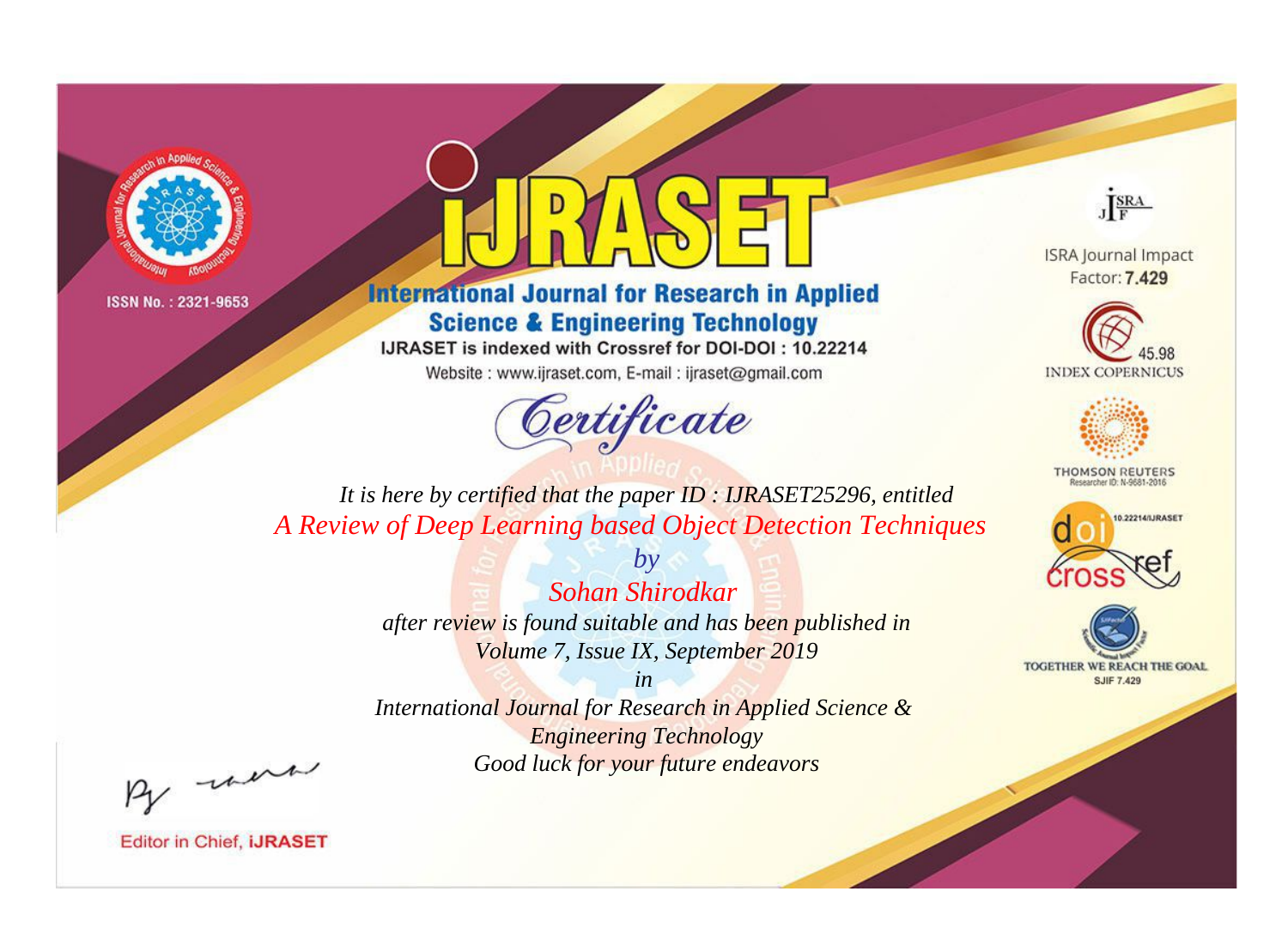



**International Journal for Research in Applied Science & Engineering Technology** 

IJRASET is indexed with Crossref for DOI-DOI: 10.22214

Website: www.ijraset.com, E-mail: ijraset@gmail.com



JERA

**ISRA Journal Impact** Factor: 7.429





**THOMSON REUTERS** 



TOGETHER WE REACH THE GOAL **SJIF 7.429** 

It is here by certified that the paper ID: IJRASET25296, entitled A Review of Deep Learning based Object Detection Techniques

> $b\nu$ Vishesh Vohra after review is found suitable and has been published in Volume 7, Issue IX, September 2019

 $in$ International Journal for Research in Applied Science & **Engineering Technology** Good luck for your future endeavors

By morn